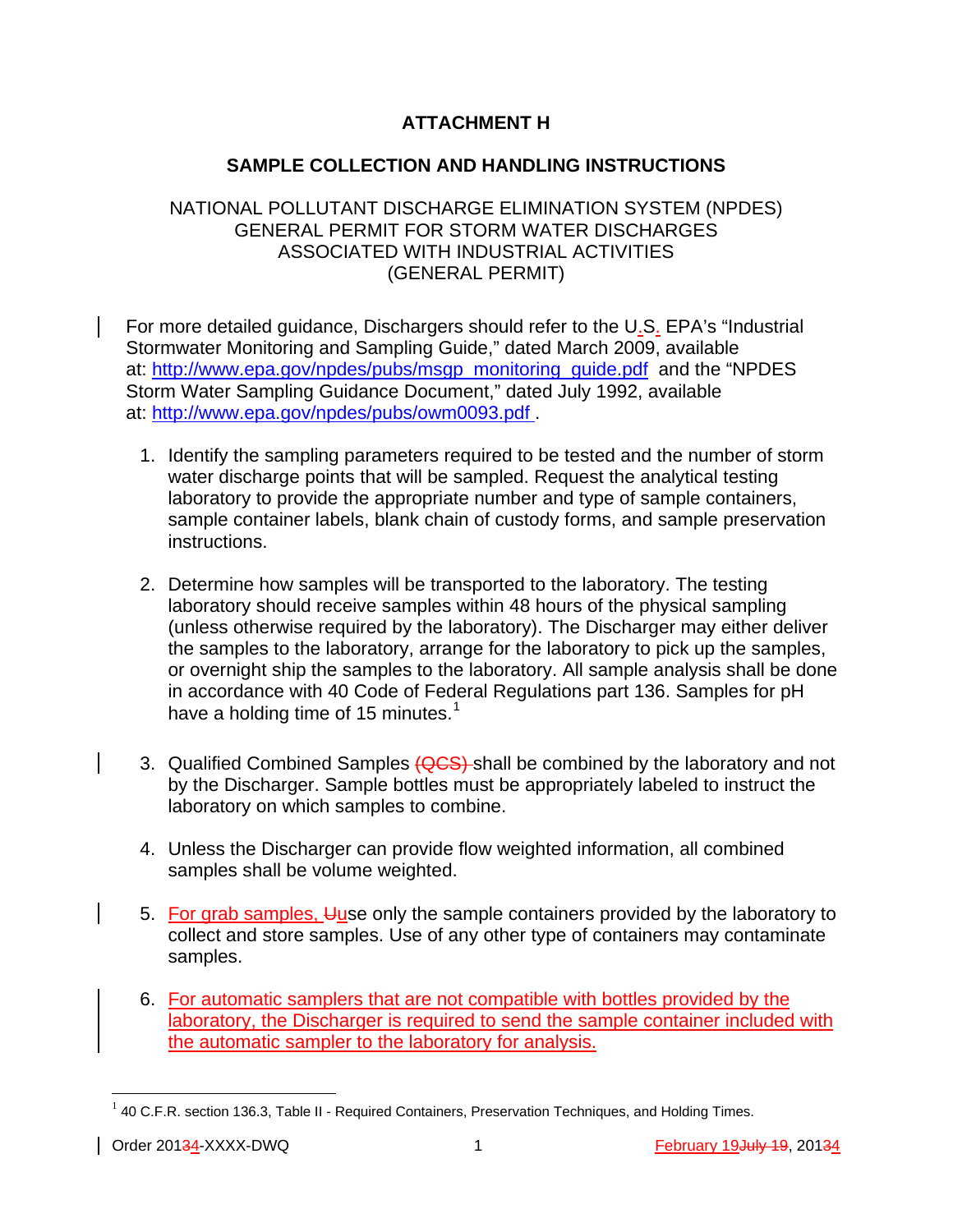### **SAMPLE COLLECTION AND HANDLING INSTRUCTIONS**

- 7. The Discharger can only use automatic sampling device to sample parameters that the device is designed to. For pH, Dischargers can only use automatic sampling devices with the ability to read pH within 5 minutes of sample collection.
- 8. The Discharger is prohibited from using an automatic sampling device for Oil and Grease, unless the automatic sampling device is specifically designed to sample for Oil and Grease.
- 9. To prevent contamination, do not touch inside of sample container or cap or put anything into the sample containers before collecting storm water samples.
- 10.Do not overfill sample containers. Overfilling can change the analytical results.
- 11.Tightly screw on the cap of each sample container without stripping the threads of the cap.
- 12.Complete and attach a label for each sample container. The label shall identify the date and time of sample collection, the person taking the sample, and the sample collection location or discharge point. The label should also identify any sample containers that have been preserved.
- 13.Carefully pack sample containers into an ice chest or refrigerator to prevent breakage and maintain temperature during shipment. Remember to place frozen ice packs into shipping containers. Samples should be kept as close to 4 degrees Celsius (39 degrees Fahrenheit) as possible until arriving to the laboratory. Do not freeze samples.
- 14.Complete a Chain of Custody form for each set of samples. The Chain of Custody form shall include the Discharger's name, address, and phone number, identification of each sample container and sample collection point, person collecting the samples, the date and time each sample container was filled, and the analysis that is required for each sample container.
- 15.Upon shipping/delivering the sample containers, obtain both the signatures of the persons relinquishing and receiving the sample containers.
- 16.Dischargers shall designate and train personnel to collect, maintain, and ship samples in accordance with the sample protocols and laboratory practices.
- 17.Refer to Table 1 in the General Permit for test methods, detection limits, and reporting units.
- 18.All sampling and sample preservation shall be in accordance with 40 Code of Federal Regulations part 136 and the current edition of "Standard Methods for the Examination of Water and Wastewater" (American Public Health